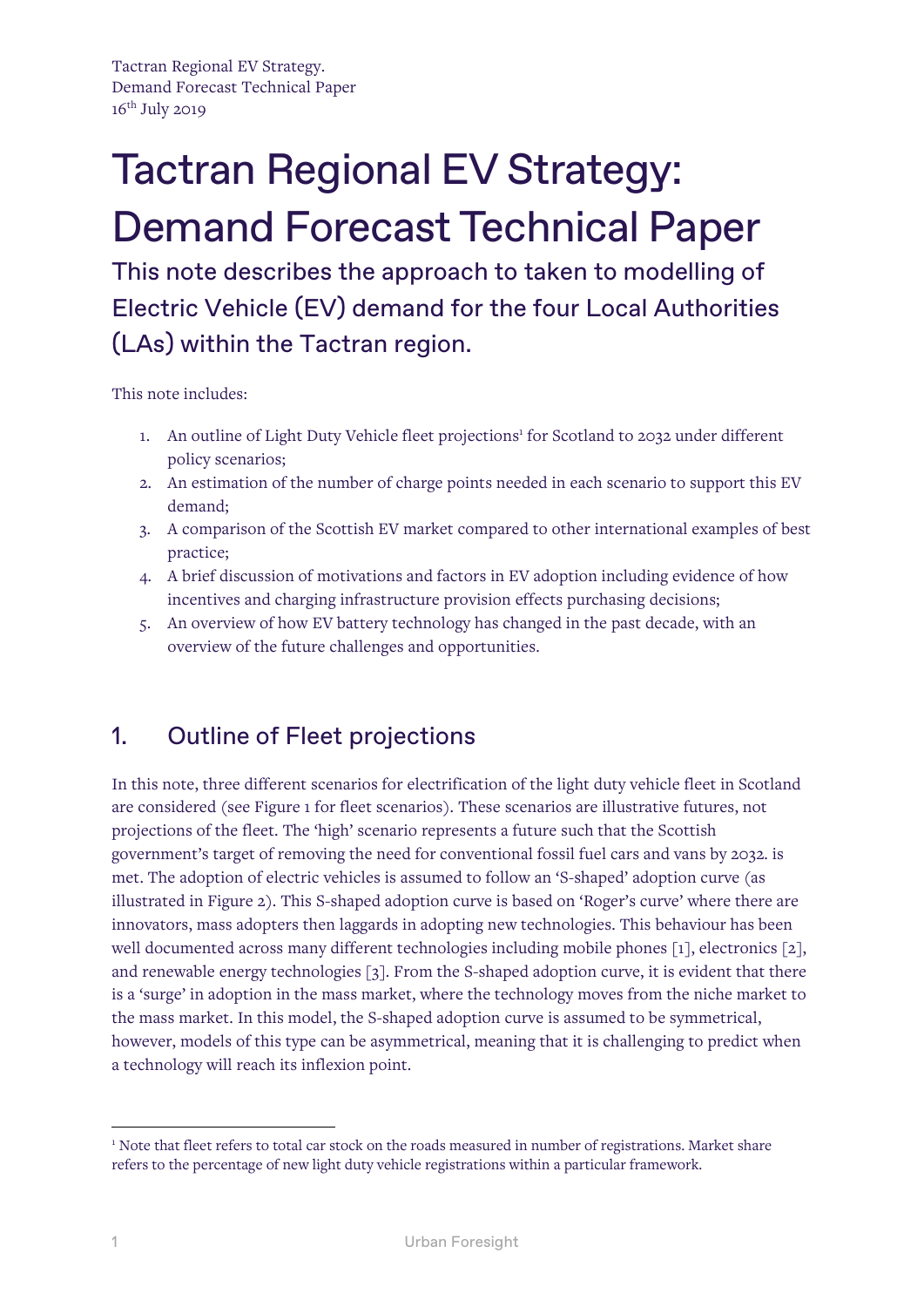Tactran Regional EV Strategy. Demand Forecast Technical Paper  $16^{\text{th}}$  July 2019

A fleet turnover model translates market share (aka percentage of new car registrations) into fleet share (aka percentage of total on-road car registrations). The fleet turnover model here assumes the average scrappage age is 14 years in line with data from the Society of Motor Manufacturers and Traders (SMMT) [4]. It is assumed that the total number of cars registered will remain static to 2040. The likelihood of this assumption is discussed in Section 2 in the context of estimating required infrastructure provision.

The 'low' scenario in this note is chosen in line with National Atmospheric Emissions Inventory (NAEI) projections [5]. The figures given are Scotland specific but are provided in share of vkm (vehicle kilometres travelled) rather than fleet share (percentage of total car registrations). From the vkm, the market share (percentage of new car registrations) is estimated. The 'medium' scenario is a pathway halfway between the low and high scenarios.



Figure 1: Scotland EV Fleet share of Light Duty Vehicles under the low, medium and high EV adoption scenarios.



Figure 2: Scotland EV Market share of Light Duty Vehicles illustrating 'S-shaped' adoption curve for high EV uptake scenario.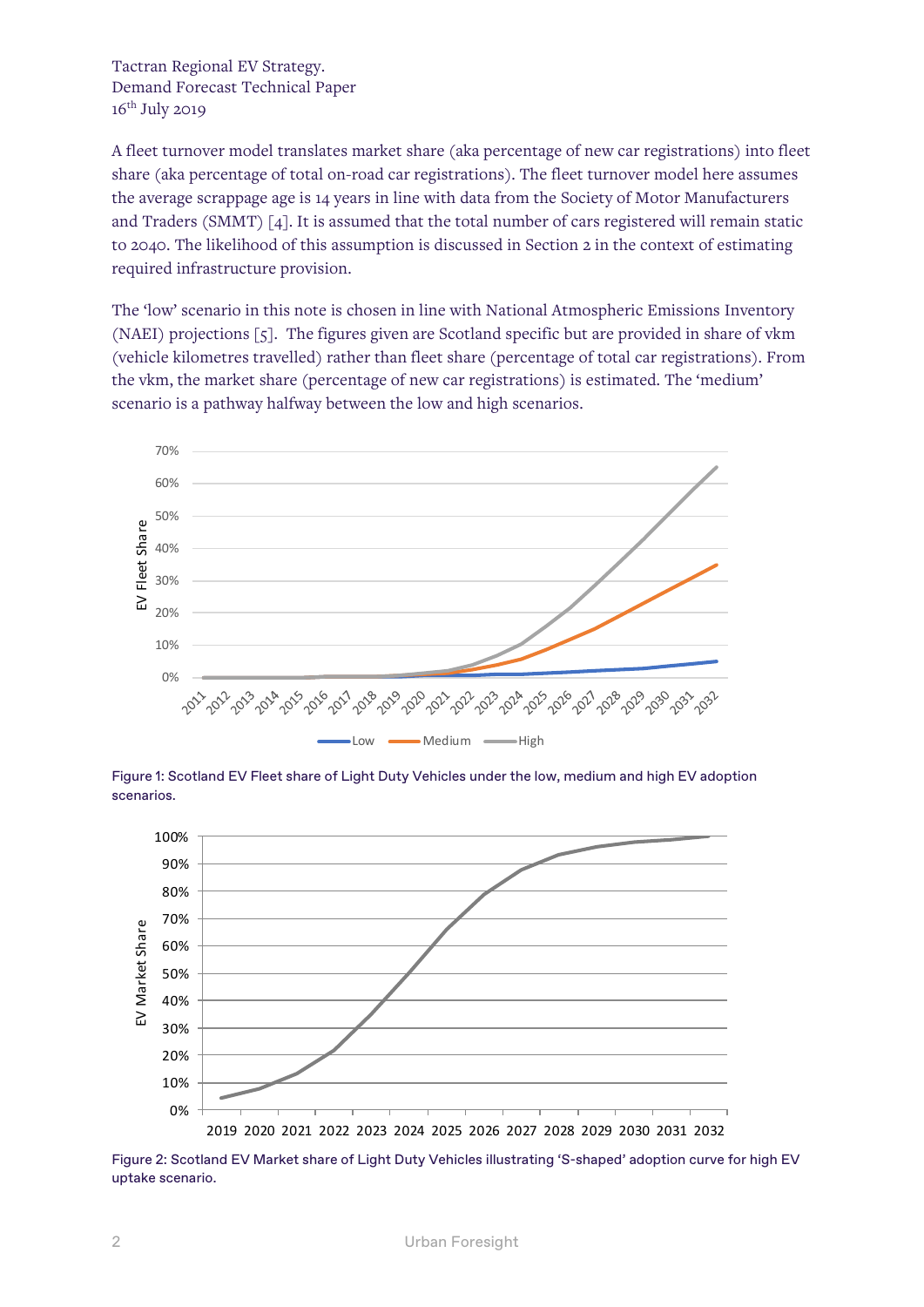# 2. Charging infrastructure provision

Fleet scenarios are important for planning infrastructure needs as the vehicle fleet electrifies. Charging infrastructure is key to supporting adoption of EVs across the market and the provision of charge points needs to be greatly increased to accommodate an electrified fleet. However, the exact requirements for charging infrastructure are difficult to predict. For example, the EU suggests a ratio of one publicly accessible charge point for ten electric cars under the EU Alternative Fuels Infrastructure (AFI) Directive [6]. However, countries such as Norway have only deployed 1 publicly accessible charge point for every 19 EVs [6]. Table 1 presents the projected figures for publicly available charge points under those two scenarios if we were to simply apply those ratios to the 'high' EV adoption scenario described in Section 1.

|                      | # publicly accessible charge points |                                          |                                          |                                          |                                          |
|----------------------|-------------------------------------|------------------------------------------|------------------------------------------|------------------------------------------|------------------------------------------|
|                      |                                     |                                          |                                          |                                          |                                          |
|                      | 2019                                | 2025                                     | 2025                                     | 2032                                     | 2032                                     |
|                      | Current<br>provision                | Ratio of 1<br>charge point<br>per 19 EVs | Ratio of 1<br>charge point<br>per 10 EVs | Ratio of 1<br>charge point<br>per 19 EVs | Ratio of 1<br>charge point<br>per 10 EVs |
| Angus                | 62                                  | 550                                      | 1045                                     | 2292                                     | 4355                                     |
| Dundee City          | 133                                 | 494                                      | 941                                      | 2063                                     | 3921                                     |
| Perth and<br>Kinross | 55                                  | 716                                      | 1360                                     | 2983                                     | 5668                                     |
| Stirling             | 31                                  | 533                                      | 1013                                     | 2220                                     | 4219                                     |

Table 1: Number of publicly accessible charge points in each local authority under the 'high' EV adoption scenario using different EV to charge point ratios.

Many factors will affect the necessary publicly available charge point provision in the future and could dramatically impact the estimates in Table 1:

- The AFI directive which indicates a target of a ratio of 1 charge point for every 10 EVs does not specify the type of charge points needed. The provision of different types of charge points (e.g. slow, fast, rapid) and the location (e.g. hubs vs on street) will affect the number of charge points needed as the fleet electrifies. The proliferation of rapid charging hubs will likely mean that the 1 to 10 ratio is not necessary.
- Increased electric vehicle range stemming from higher battery capacity (see Section 5 for more details of future battery technology) may mitigate the need for the higher ratios indicated in Table 1.
- At present, tariffs on the CPS network are free therefore the introduction of tariffs will likely incentivise more people to charge at home overnight.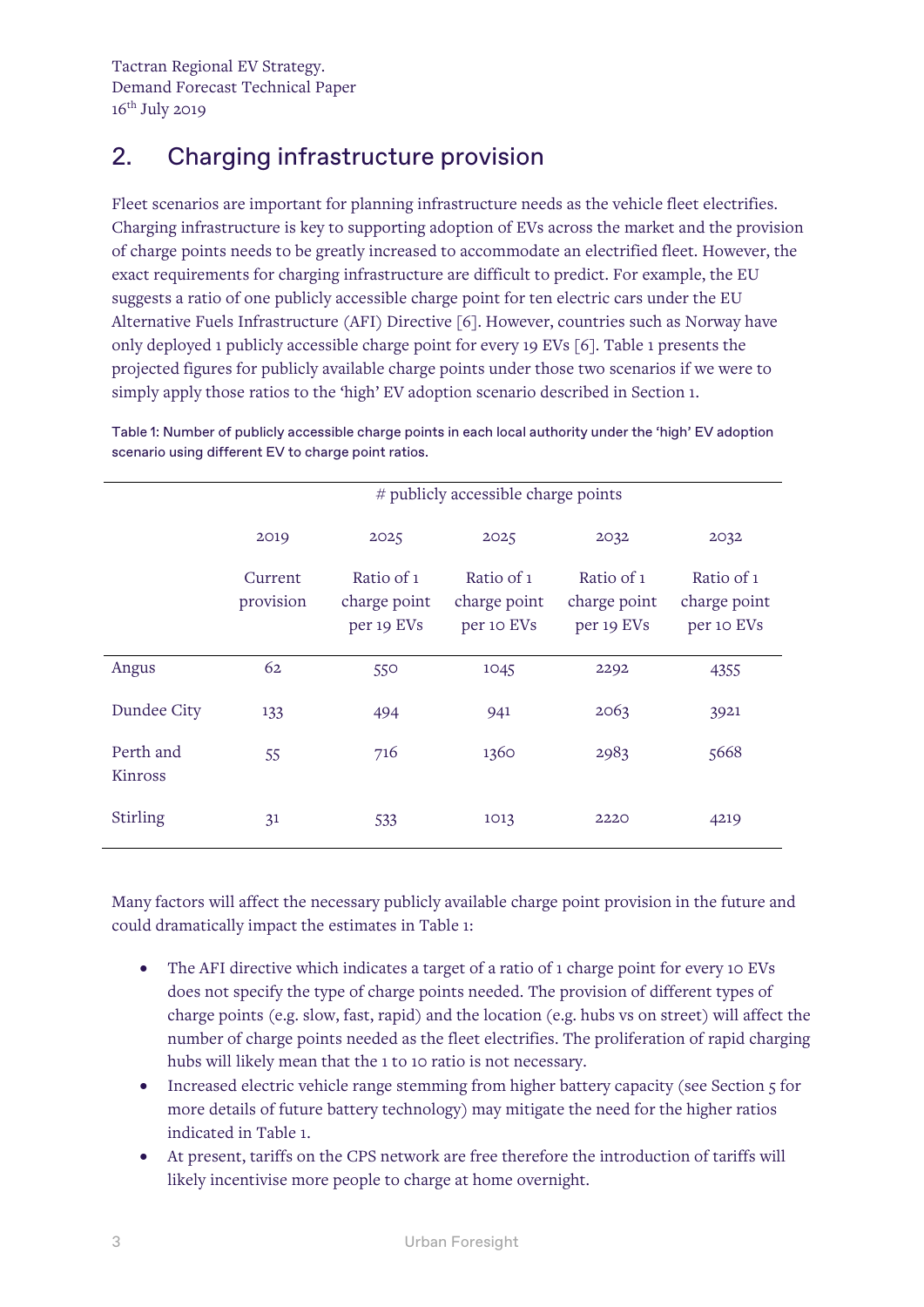Tactran Regional EV Strategy. Demand Forecast Technical Paper  $16^{th}$  July 2019

- Without current data on home charging behaviour it is challenging to predict how home charging and public charging will interplay in the future. If the majority of private car users charge overnight then the need for publicly available infrastructure will be lower.
- Changes in mobility such as the rise of Mobility as a Service (MaaS) or the proliferation of electric car clubs could affect car ownership, therefore putting different pressures on publicly available charge points.
- Electrification of the taxi fleets will necessitate the need for rapid charging hubs in strategic locations in urban areas. Similarly, if businesses electrify their fleets this could put additional strain on public charging infrastructure.

#### 3. EV adoption around the world

Several markets have experienced greater adoption to date than Scotland and the UK. A summary of these countries is presented in Figure 3. Higher EV market share is usually linked with national level policy such as fiscal incentives or mandates. For example, every electric car purchaser in Norway is exempt from acquisition tax, representing around £9000, as well as the  $25\%$  VAT usually payable on car purchases [7]. Norway is the most generous country in the world for EV subsidies, but with high vehicle taxes it is viable to reduce taxes for EV adopters rather than increase them for petrol/diesel ICEV (Internal Combustion Engine Vehicle) owners. In other countries, it is not deemed politically viable to increase taxes for petrol/diesel ICEVs to incentivise adoption of low emission vehicles. Other countries have chosen other policy methods to increase electrification such as mandates rather than fiscal incentives. For example, China has implemented their New Energy Vehicle (NEV) policy framework. This is an annual mandatory requirement for auto-manufacturers to achieve a certain number of NEV credits. These credits are gained by producing or importing NEV passenger cars. Manufacturers with surplus NEV credits can either be used offset corporate average fuel consumption credit deficits, sold to other companies, or banked for the following year. This system is similar to the ZEV (Zero Emission Credit) scheme in California.



Figure 3: EV Market Share of light duty vehicle markets in 2018 (Data sourced from [6]).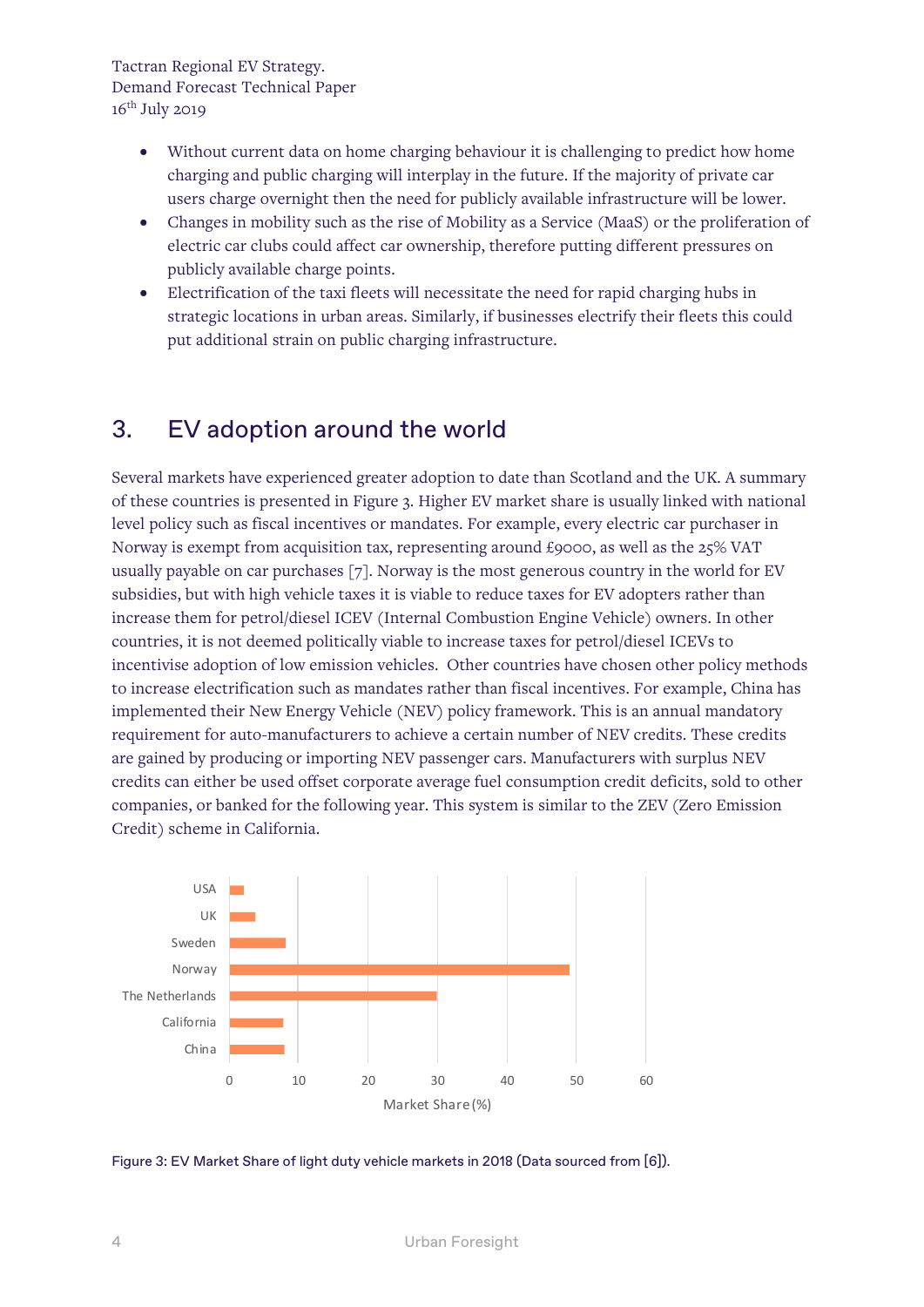## 4. Motivation and factors in EV adoption

A large body of literature examines the key motivations and factors affecting adoption of EVs. Several themes emerge from these studies, indicating that the purchase of a hybrid or electric vehicle is not entirely an economically rational decision but many other factors come into play. These factors can largely be categorised into three types: demographic factors such as age, gender and education; situational factors such as battery capabilities, cost, and charging infrastructure concerns; and psychological factors such as pro-environmentalism, technology oriented lifestyle and subjective social norms.

The higher capital cost is accepted as a key barrier to EV adoption [8]. However, consumers are not entirely economically rational in their decision behaviours [9], [10]. Although fiscal incentives have a positive effect on rates of adoption, the size of fiscal incentives has been found not to be directly proportional to the effect on rates of adoption.

A review of the studies investigating the effectiveness of fiscal incentives on the adoption of electric vehicles by Hardman et al. [11] showed that 32 of the 35 studies published on this topic have positive results. The fiscal incentives considered in the studies range from tax exemptions, purchase price reductions, and tax credits across different countries such as the USA, Norway, Canada and Sweden. Despite the link found between fiscal incentives and adoption of EVs, there is still criticism in the literature that some of these incentives, specifically tax rebates, are structured inefficiently or not communicated sufficiently. Evidence shows that rebates are more effective than tax credits [11]. This is likely to result from the phenomenon of 'hyperbolic discounting' where consumers value smaller financial incentives sooner than larger rewards later. The literature indicates that point of sale grants and VAT exemptions for BEVs are the most effective fiscal incentives [12].

### 5. Battery technology

Lithium Ion Batteries are well suited for use in EVs because of high energy density, long lifespan, rechargability and low rates of self-discharge. In the last ten years, nearly all high-performance EVs have shifted to using Lithium Ion batteries [13]. For EV batteries, Lithium Ion Battery chemistry is anticipated to be dominant in the medium term, with potential development of Lithium Air, Lithium Sulphur and solid-state Lithium batteries in the long term. Such battery technologies could offer higher density, greater capacities, and lower combustion risks with greater charge cycle life but they are still in the development stages [6], [14], [15].

Current battery capacities for cars range from 40 kWh for the Nissan Leaf (this increased in September 2018 from 24 kWh), to 100 kWh Tesla Model X [16], [17]<sup>2</sup>[.](#page-4-0) An extensive literature

<span id="page-4-0"></span><sup>2</sup> Rivian have announced they are manufacturing a 180 kWh Electric SUV which will shortly be available (see https://products.rivian.com/suv/).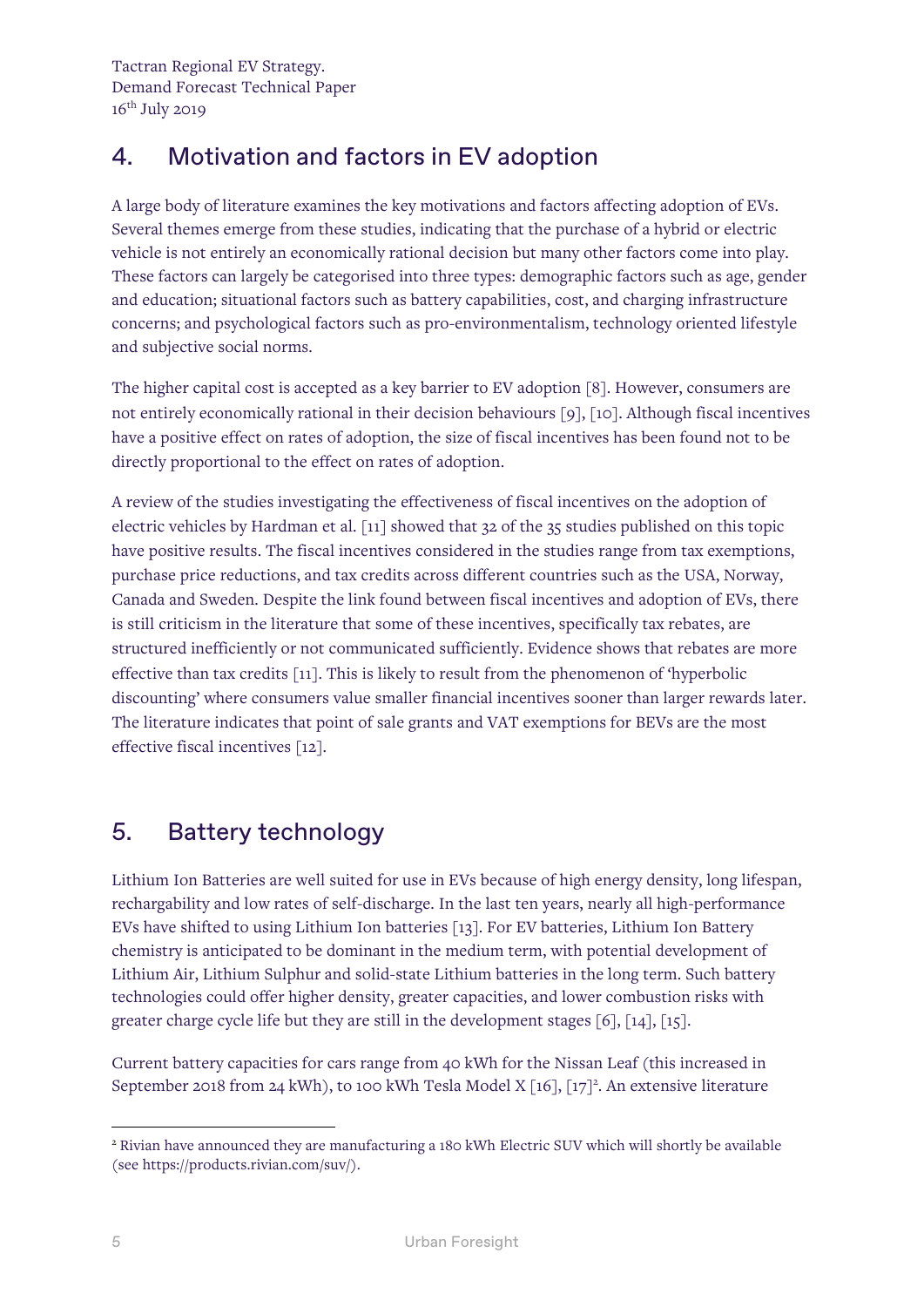Tactran Regional EV Strategy. Demand Forecast Technical Paper  $16^{\text{th}}$  July 2019

examines the future of EV battery costs. Many of these studies consider the benchmark of when battery pack costs will fall below \$100/kWh. The cost of Lithium Ion batteries has fallen from an average battery pack price of \$1,000/kWh in 2010 to \$209/kWh in 2017. Tesla estimates that \$100/kWh could be reached for their battery packs in 2020 [18]. The battery cost projections from BNEF (Bloomberg New Energy Finance), the industry authority that produces the annual Battery Price Survey, estimate that 100\$/kWh will be reached before 2024 [19]. Other sources such as McKinsey [20], Beckermans et al. [21] and Nykvist et al. [22] estimate this to be reached between 2020 and 2030. Average energy density of EV batteries is also improving at around 5-7% per year [23].

As the demand for EVs grows, the manufacturing capacity of batteries must grow with it. In the last few years, customers wishing to make the transition to electric have had issues with wait times due to demand outpacing supply [24]. To remedy this, EV manufacturers such as Tesla have built their own "Gigafactories" to ensure supply issues of batteries and electric motors do not disrupt vehicle sales [25].

These trends in battery cost, capacity and energy density feed into the need for charging infrastructure. As battery technology advances the provision for publicly available charge points will change potentially with lower ratios of charge points to EVs needed.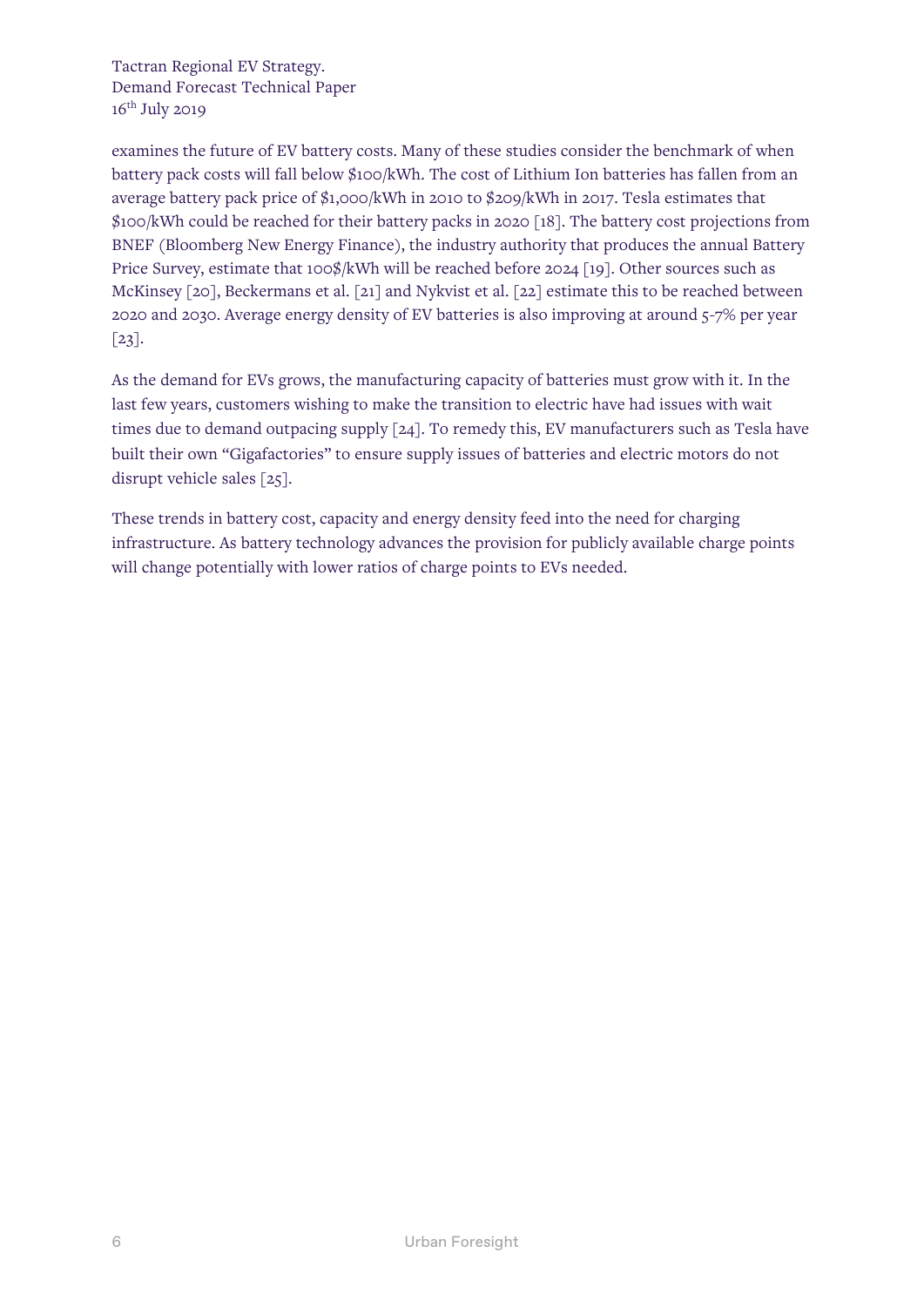#### **References**

- [1] C. Michalakelis, D. Varoutas, and T. Sphicopoulos, "Diffusion models of mobile telephony in Greece," *Telecomm. Policy*, vol. 32, no. 3–4, pp. 234–245, 2008.
- [2] E. W. Ford, M. N., and M. T. Phillips, "Predicting the adoption of electronic health records by physicians: when will health care be paperless?," *J. Am. Med. Informatics Assoc.*, vol. 13, no. 1, pp. 106–112, 2006.
- [3] K. U. Rao and V. V. N. Kishore, "A review of technology diffusion models with special reference to renewable energy technologies," *Renew. Sustain. Energy Rev.*, vol. 14, no. 3, pp. 1070–1078, 2010.
- [4] Society of Motor Manufacturers and Traders, "Average Vehicle Age," *2018 AUTOMOTIVE SUSTAINABILITY REPORT*, 2018. [Online]. Available: https://www.smmt.co.uk/industrytopics/sustainability/average-vehicle-age. [Accessed: 08-Aug-2018].
- [5] NAEI, "Vehicle Fleet Composition Projections (Base year 2016)," 2017. .
- [6] IEA, "Global Electric Vehicle Outlook," 2018.
- [7] E. Figenbaum, T. Assum, and M. Kolbenstvedt, "Electromobility in Norway Experiences and opportunities," *Res. Transp. Econ.*, vol. 50, pp. 29–38, 2015.
- [8] M. Coffman, P. Bernstein, and S. Wee, "Electric vehicles revisited: a review of factors that affect adoption," *Transp. Rev.*, vol. 37, no. 1, pp. 79–93, 2017.
- [9] S. Hardman and G. Tal, "Exploring the decision to adopt a high-end battery electric vehicle: role of financial and nonfinancial motivations.," *Transp. Res. Rec.*, vol. 2572.1, pp. 20–27, 2016.
- [10] T. S. Turrentine and K. S. Kurani, "Car buyers and fuel economy?," *Energy Policy*, vol. 35, no. 2, pp. 1213–1223, 2007.
- [11] S. Hardman, A. Chandan, G. Tal, and T. Turrentine, "The effectiveness of financial purchase incentives for battery electric vehicles – A review of the evidence," *Renew. Sustain. Energy Rev.*, vol. 80, no. March, pp. 1100–1111, 2017.
- [12] Z. Yang, P. Slowik, N. Lutsey, and S. Searle, "Principles for Effective Electric Vehicle Incentive Design," *Int. Counc. Clean Transp.*, no. June, p. 37, 2016.
- [13] W. Wang and Y. Wu, "An overview of recycling and treatment of spent LiFePO4batteries in China," *Resour. Conserv. Recycl.*, vol. 127, no. 100, pp. 233–243, 2017.
- [14] F. Lambert, "Solid-state battery startup secures backing from several automakers as it claims breakthrough for electric vehicles," *electrek*, 11-Sep-2018.
- [15] A. Vandervell, "What is a solid-state battery? The benefits explained," *Wired*, 26-Sep-2017.
- [16] Tesla, "Model 3," 2018. [Online]. Available: https://www.tesla.com/en\_GB/model3. [Accessed: 10-Oct-2018].